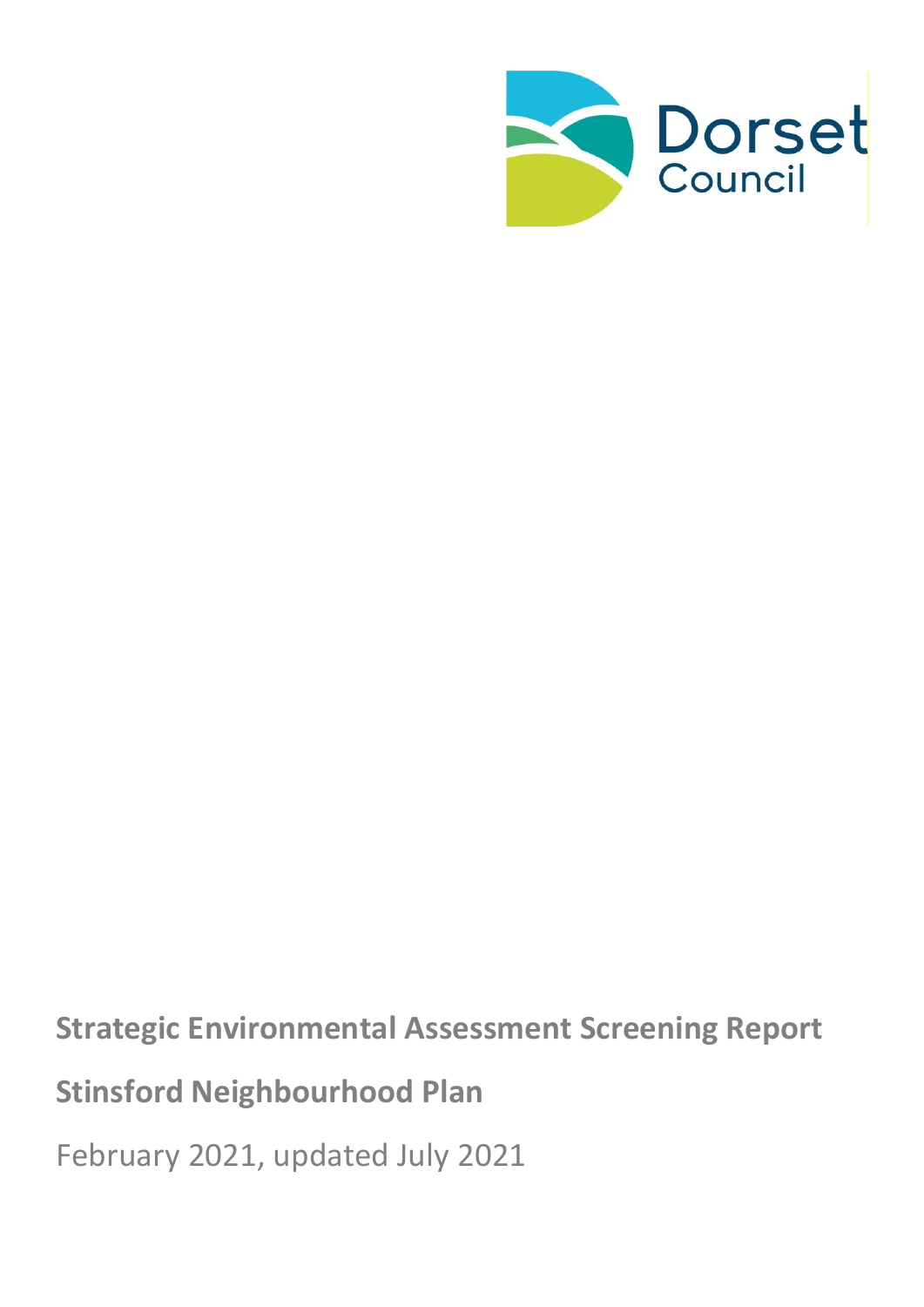Stinsford Neighbourhood Plan – Submission Draft

### <span id="page-1-0"></span>**Contents**

| $\mathbf{1}$ |      |  |  |
|--------------|------|--|--|
| $\mathbf{2}$ |      |  |  |
| $\mathbf{3}$ |      |  |  |
|              | 3.0. |  |  |
|              | 3.1. |  |  |
| 4            |      |  |  |
|              | 4.1. |  |  |
| 5            |      |  |  |
|              | 5.1. |  |  |
|              | 5.2. |  |  |
|              | 5.3. |  |  |
| 6            |      |  |  |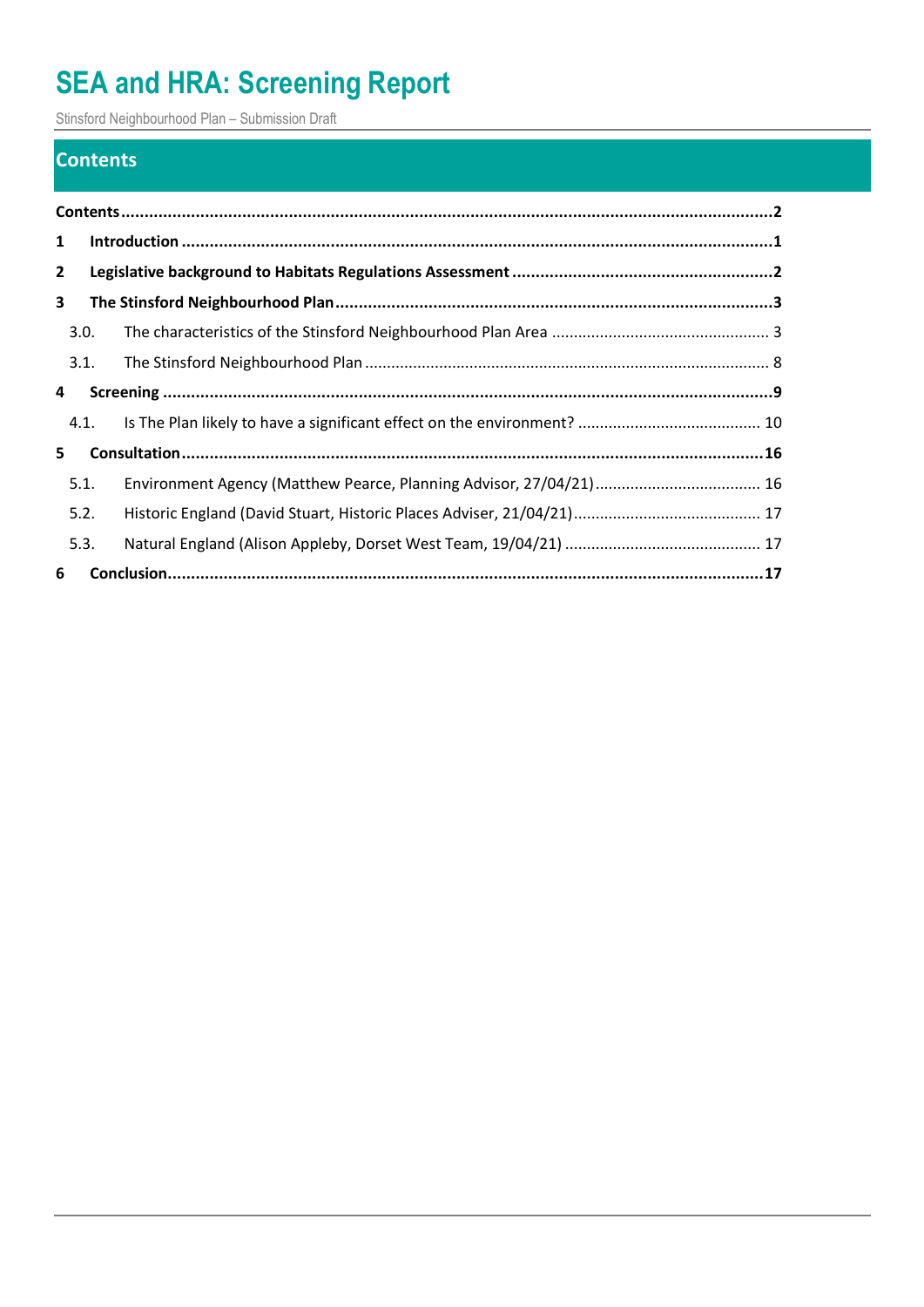Stinsford Neighbourhood Plan - Submission Draft

### <span id="page-2-0"></span>**1 Introduction**

- $1.0.1$ The purpose of this report is to determine whether or not the Stinsford Neighbourhood Plan requires a Strategic Environmental Assessment (SEA) through a process known as SEA screening.
- This report provides details of the proposed Stinsford Neighbourhood Plan and explains  $1.0.2$ the legislative background to SEA screening, before providing an account of the SEA screening exercise for the Stinsford Neighbourhood Plan.
- $1.0.3$ This report meets the requirements of European Directive 2001/42/EC on the Assessment of the Effects of Certain Plans and Programmes on the Environment and the Environmental Assessment of Plan and Programmes Regulations (2004).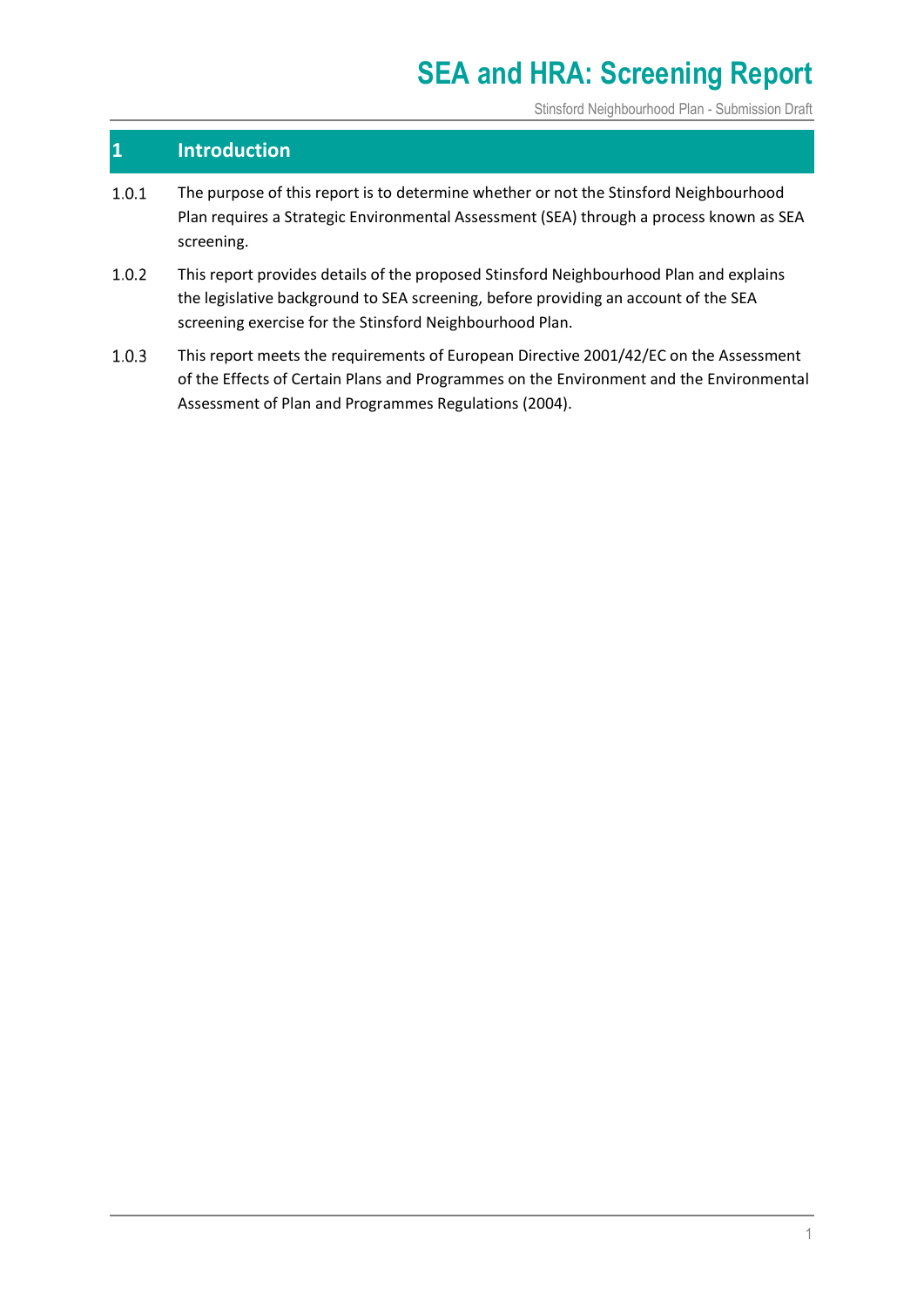Stinsford Neighbourhood Plan – Submission Draft

### <span id="page-3-0"></span>**2 Legislative background to Habitats Regulations Assessment**

European Directive 2001/42/EC on the Assessment of the Effects of Certain Plans and  $2.0.1$ Programmes on the Environment ('SEA Directive') introduces the need to undertake a strategic environmental assessment ('SEA') during the development of some plans and programmes. The main purpose of SEA, according to Article 1 of the SEA Directive, is:

> "to provide for a high level of protection of the environment and to contribute to the integration of environmental considerations into the preparation and adoption of plans and programmes with a view to promoting sustainable development".

- $2.0.2$ The SEA Directive is transcribed into UK law through the Environmental Assessment of Plans and Programmes Regulations 2004, which establishes the requirement to undertake a sustainability appraisal ('SA') for some documents used for planning purposes. The SA process incorporates the requirement for SEA, but typically has a broader scope and considers the social and economic issues in addition to the environmental effects.
- $2.0.3$ The Neighbourhood Planning (General) (Amendment) Regulations 2015, which amends the Neighbourhood Planning (General) Regulations 2012, provides clarification on the SEA documents which must be submitted alongside neighbourhood planning proposals.
- $2.0.4$ Regulation 2(4) of the amendment regulations 2015 adds to the list of documents that a neighbourhood planning group must submit to a local planning authority with a proposal for a neighbourhood plan, which is presented in regulation 6 of the Neighbourhood Planning Regulations 2012.
- $2.0.5$ Regulation 6(4)(e) of the Neighbourhood Planning (General) Regulations 2012 (as amended) requires one of the following documents to be submitted alongside a neighbourhood planning document:
	- (i) an environmental report prepared in accordance with paragraphs (2) and (3) of regulation 12 of the Environmental Assessment of Plans and Programmes Regulations 2004; or
	- (ii) where it has been determined under regulation 9(1) of those Regulations that the plan proposal is unlikely to have significant environmental effects (and, accordingly, does not require an environmental assessment), a statement of reasons for the determination.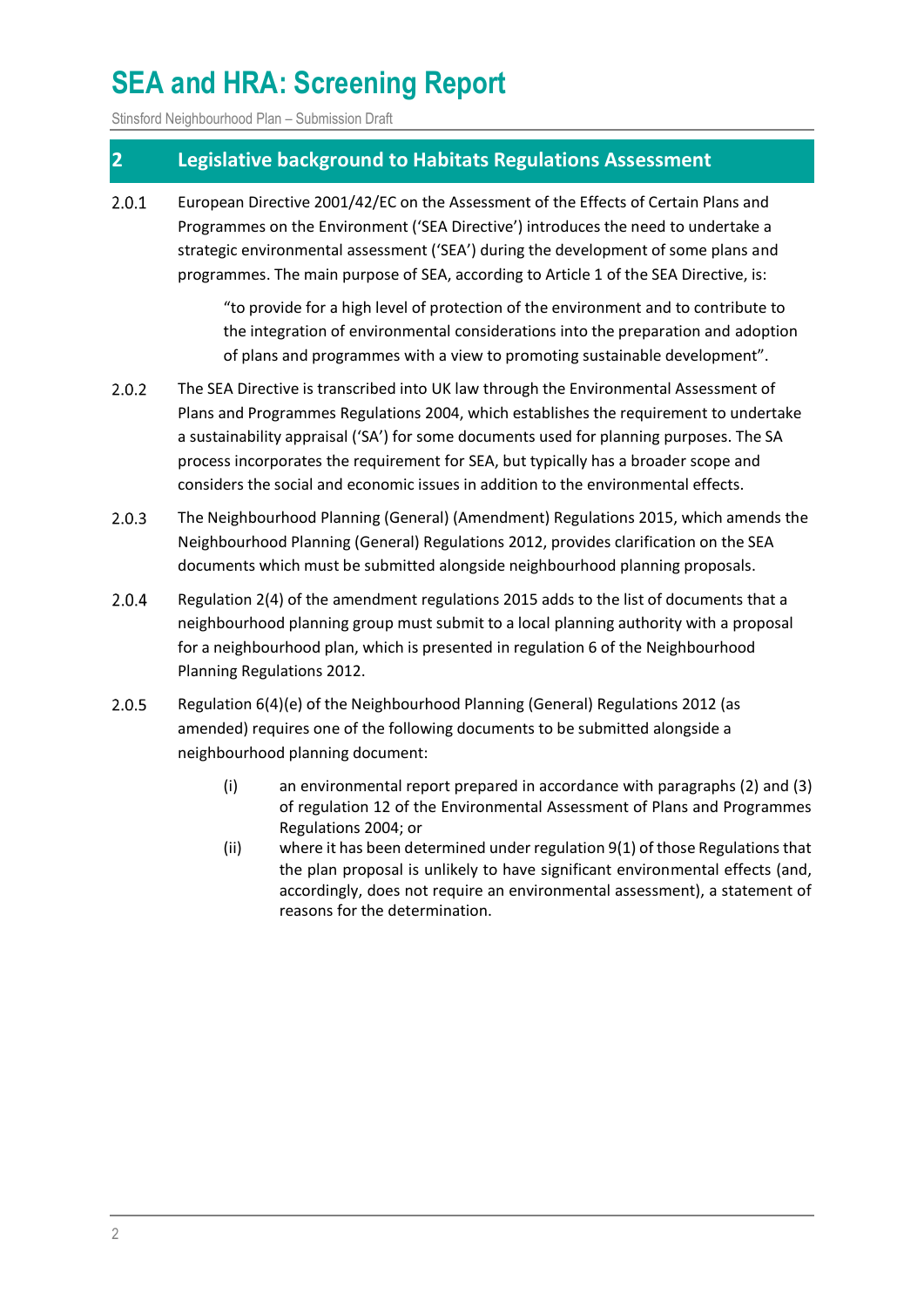Stinsford Neighbourhood Plan - Submission Draft

### <span id="page-4-0"></span>**3 The Stinsford Neighbourhood Plan**

#### <span id="page-4-1"></span>3.0. THE CHARACTERISTICS OF THE STINSFORD NEIGHBOURHOOD PLAN AREA

- $3.0.1$ The Stinsford Neighbourhood Plan area occupies approximately 13.5km2 (1,352ha) and a population of approximately  $321<sup>1</sup>$ .
- $3.0.2$ According to the 2011 census, the Stinsford Neighbourhood Plan area contains 149 households, comprising the following dwelling types:
	- Detached 47.0%
	- Terraced 14.1%
	- Semi-detached 33.6%
	- Flats/Maisonettes 4.7%
	- Mobile Homes/caravans 0.7%
- $3.0.3$ A majority of these dwellings (85.9%) have at least one usual resident.
- $3.0.4$ The Stinsford Neighbourhood Plan area and surrounding areas include a number of environmental designations, indicating the importance and sensitivity of the plan area from an environmental perspective.
- $3.0.5$ Environmental designations include areas of importance for wildlife and habitats (Figure 3.1), the most important of which from an ecological perspective are the European Wildlife Designations which comprise Special Areas of Conservation (SAC), Special Protection Areas (SPA), and Ramsar sites. There are no European Wildlife sites within the Stinsford Neighbourhood Plan area. However, Warmwell Heath, a small section of a wider network of lowland heath in Dorset, lies approximately 3.4km southwest of the Plan area. These areas of heath are collectively known as Dorset Heathlands and are covered by several international, European and national designations including SPA, SAC, Ramsar and SSSI.
- $3.0.6$ The Stinsford Neighbourhood Plan area contains national wildlife designations (Sites of Special Scientific Interest) which are also of high ecological importance, and nondesignated wildlife sites (Sites of Nature Conservation Interest and Local Nature Reserves) which are of local importance for wildlife. The section of the River Frome which comprises much of the southern boundary of the Plan area, is designated as a SSSI. The River Frome is the most westerly example of a major chalk stream in Great Britain. The plant communities that the river support are species rich compared with similar communities on other rivers. The site also supports rare and scarce aquatic invertebrates, a characteristic assemblage of breeding riverside birds and a range of fish species. Sites of Nature Conservation Interest (SNCI), which are areas of local wildlife importance (Figure 3.2).

<sup>&</sup>lt;sup>1</sup> Source: 2017 mid-year estimates, Office for National Statistics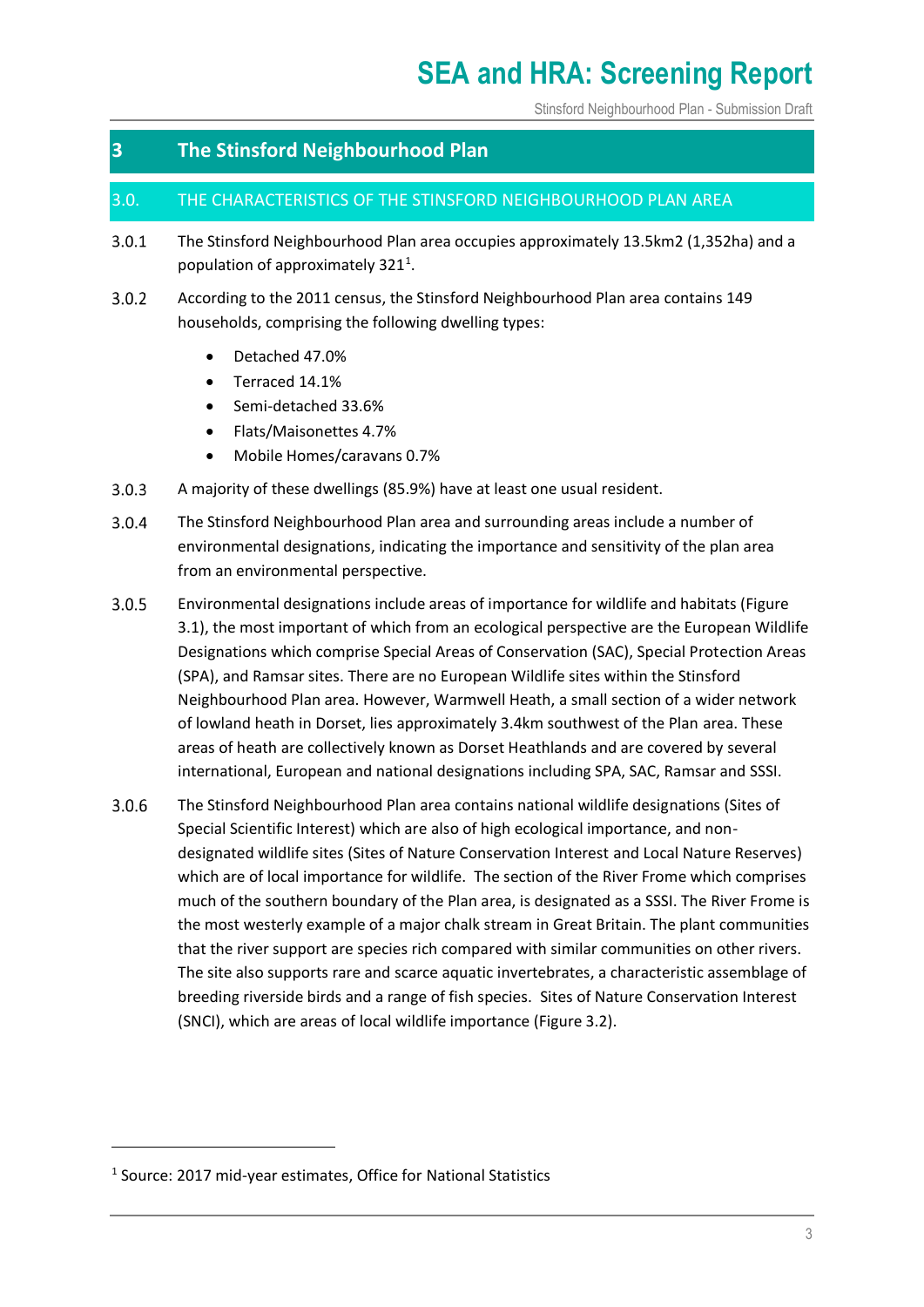Stinsford Neighbourhood Plan – Submission Draft

*Figure 3.1: Wildlife designations within the Stinsford Neighbourhood Plan area (shown within the red dashed line)*



*Figure 3.2: The Sites of Nature Conservation Interest (SNCI) within the Puddletown Neighbourhood Plan area*

| Name of SNCI               | Area  | <b>Description</b>                                                                |
|----------------------------|-------|-----------------------------------------------------------------------------------|
| <b>Black Heath</b>         | 6.8   | Areas of heathland, mostly forestry clearings.                                    |
| Grey's Wood                | 23.1  | A large deciduous woodland with rich ground flora.                                |
| Kingston Maurward<br>Copse | 0.6   | A small deciduous copse alongside the river.                                      |
| Thorncombe Wood            | 19.1  | Mainly a deciduous woodland.                                                      |
| Yellowham Wood             | 49.8* | A large mainly deciduous woodland with a rich flora and<br>butterfly populations. |

*\* Only partly within the Puddletown Neighbourhood Plan Area*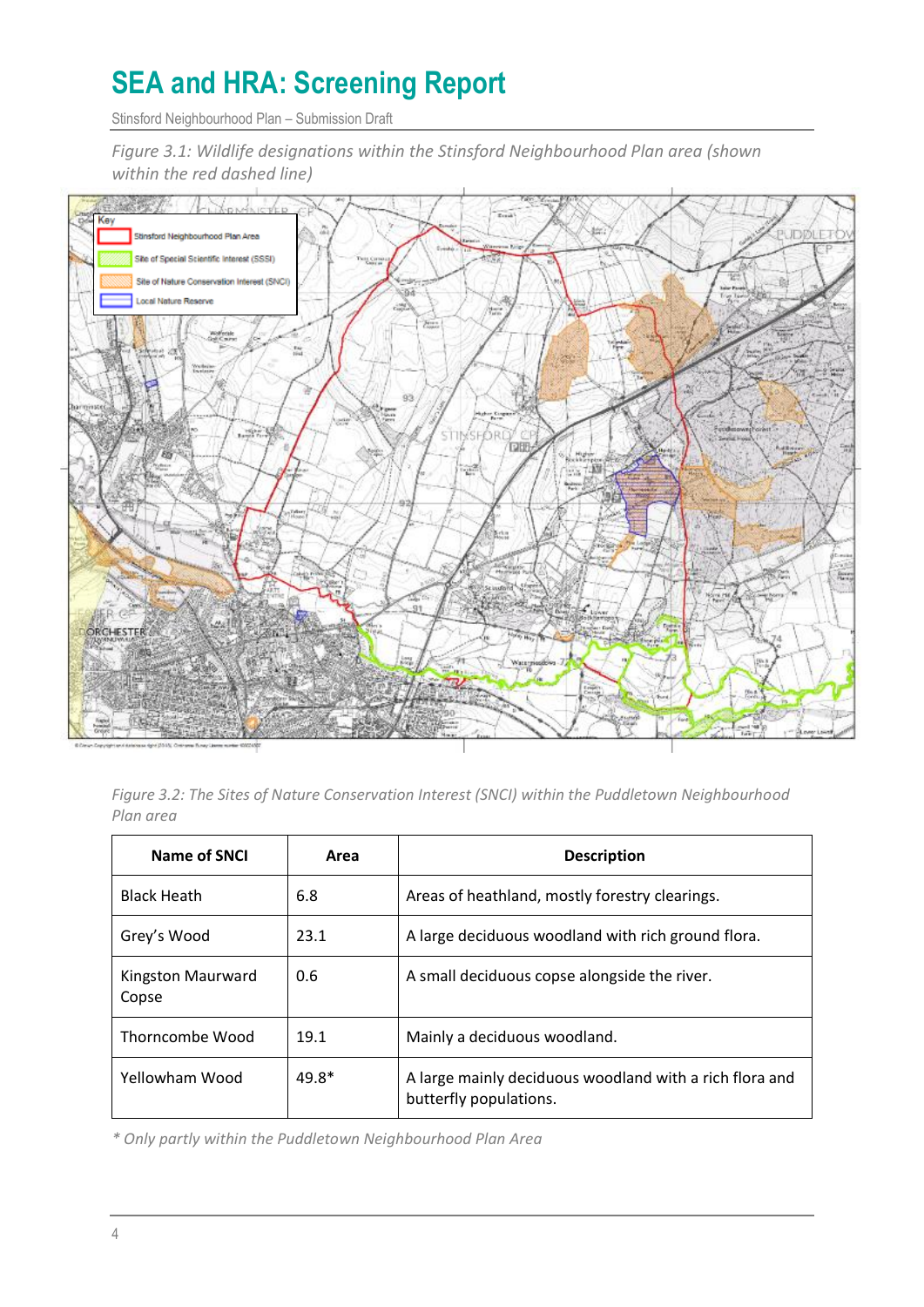Stinsford Neighbourhood Plan - Submission Draft

- $3.0.7$ The Dorset Area of Outstanding Natural Beauty (AONB) designation represents nationally important protected landscapes. The Dorset AONB occupies large areas of countryside within the wider landscape, outside of the neighbourhood plan area (Figure 3.3).
- $3.0.8$ The parish has three main landscape types (as defined in the local landscape character assessments):
	- river valley pasture (associated with the River Frome and its flood plain) much of which is included as land of local landscape importance in the Local Plan,
	- chalk valley and downland, becoming more open to the north (this landscape includes the northern part of the parish and the settlements of Lower and Higher Bockhampton, Bhompston and Higher Kingston),
	- heath / forest mosaic (covering Puddletown Forest and the area around Greys and Yellowham Woods).

*Figure 3.3: The extent of the Dorset AONB (shown in yellow) within the Stinsford Neighbourhood Plan area (shown within the red line)*

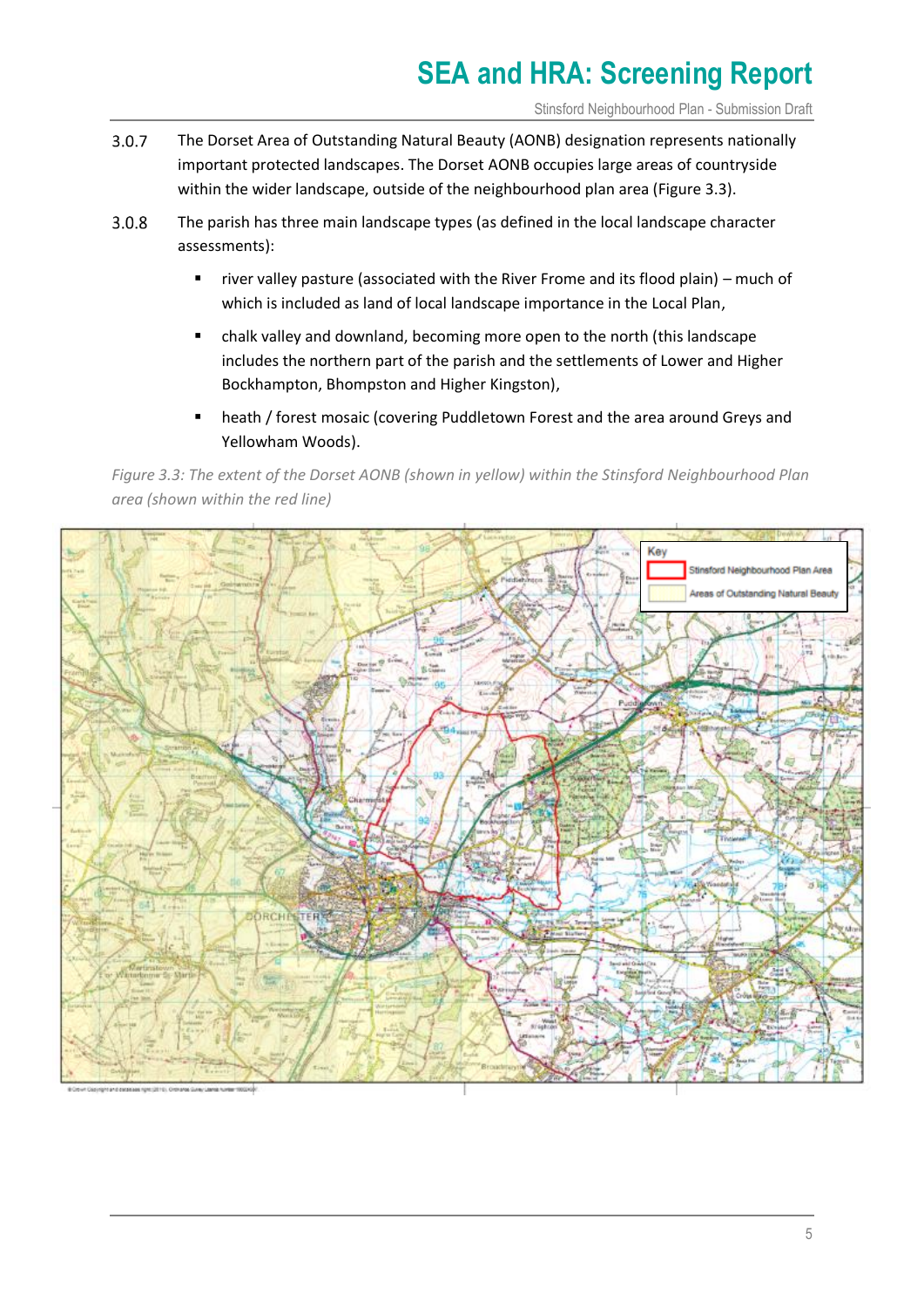Stinsford Neighbourhood Plan – Submission Draft

- $3.0.9$ In terms of heritage assets, there are two Conservation Areas within the Stinsford Neighbourhood Plan area. These include the Higher Kingston Conservation Area in the north of the parish, and the Stinsford Conservation Area in the south (Figure 3.4). The Stinsford Neighbourhood Plan area contains many Listed Buildings, including three Grade I Listed Buildings: The Old Manor House; Kingston Maurward House; and the Church of St Michael in Stinsford. In addition, the parkland around Kingston Maurward is of national importance (Grade II\*).
- $3.0.10$ The parish is especially well known for being the birthplace and home of the novelist and poet Thomas Hardy (1840 – 1928), in the heart of Hardy's fictional 'Wessex'. It is considered to be his fictional 'Mellstock' and features in many of his works. Hardy's Cottage in Higher Bockhampton is Grade II Listed and a significant visitor attraction.

*Figure 3.4: Designated heritage assets within the Stinsford Neighbourhood Plan area (shown within the red line)*

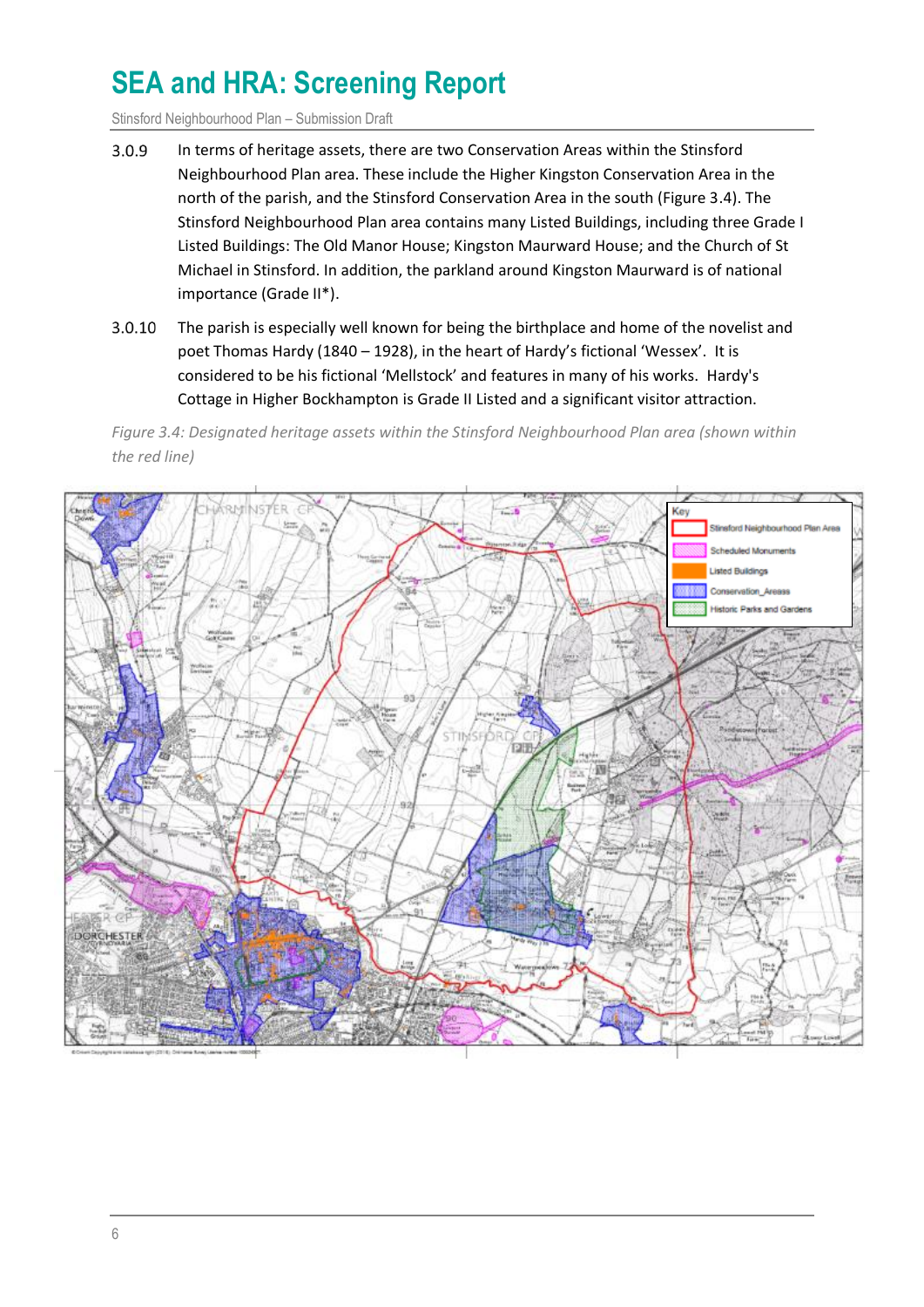Stinsford Neighbourhood Plan - Submission Draft

#### $3.0.11$ The plan area includes high risk flood zones, associated with the River Frome, which forms much of the southern boundary of the Plan area, and the historic water meadows south of Stinsford (Figure 3.5).

*Figure 3.5: Flood zones within the Stinsford Neighbourhood Plan area (shown within the red line, high risk flood zones (flood zone 3) shown in blue)*

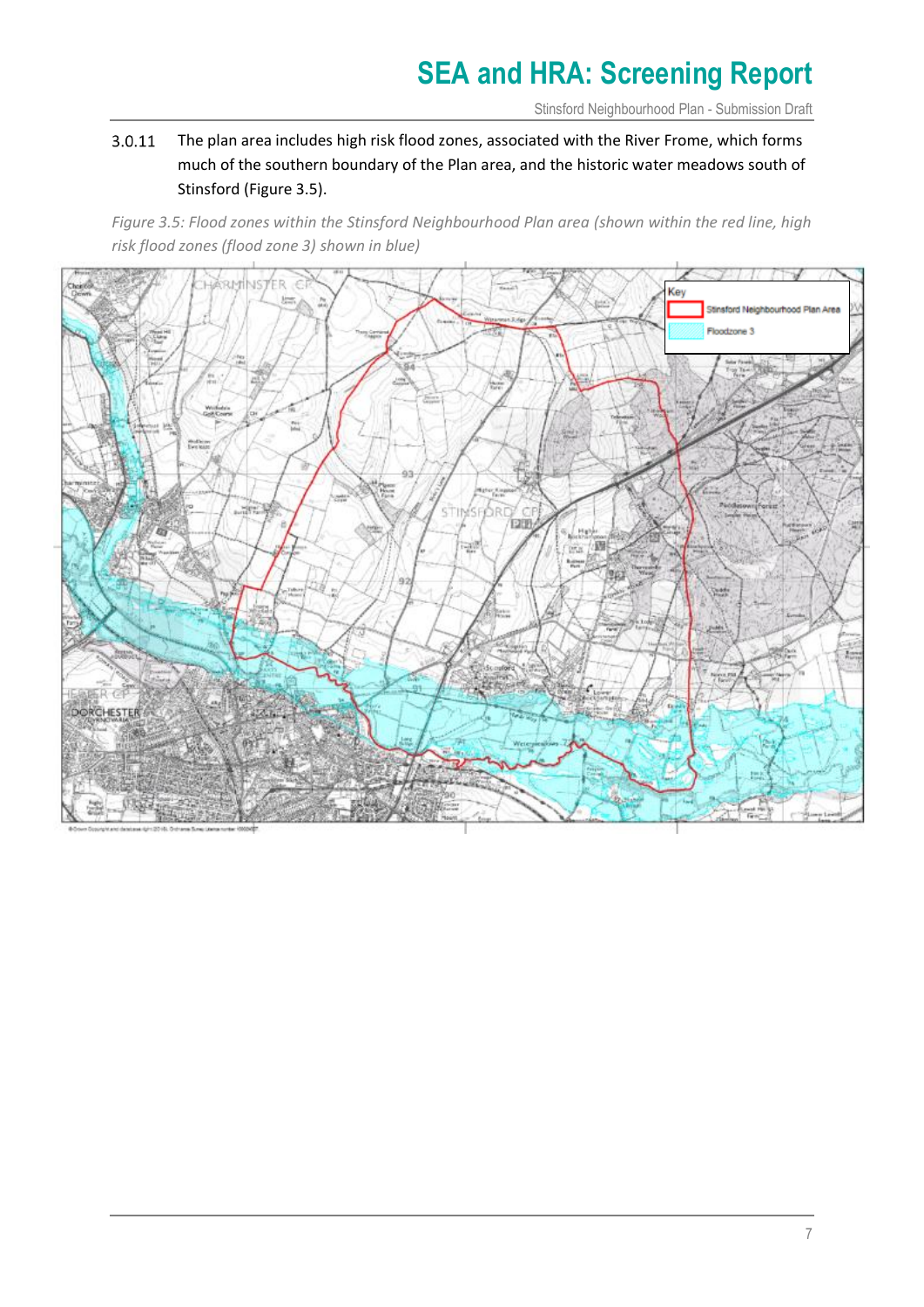Stinsford Neighbourhood Plan – Submission Draft

#### <span id="page-9-0"></span>3.1. THE STINSFORD NEIGHBOURHOOD PLAN

- $3.1.1$ The Stinsford Neighbourhood Plan was initially screened at the draft (pre-submission) stage.
- $3.1.2$ The Plan does not propose to allocate sites for development.
- $3.1.3$ Key policies of The Stinsford Neighbourhood Plan with regard to development include those that seek to; protect and enhance community facilities; respect local landscape character and the setting of settlements; protect important local views; protect Stinsford's historic environment; support local employment opportunities; support provision of affordable housing; and improve cycling infrastructure.
- $3.1.4$ The Neighbourhood Plan also provides general design guidelines to ensure that new development is of a type and standard that relates well to the character, needs and aspirations of local residents.
- $3.1.5$ The Neighbourhood Plan also puts forward projects to; map the woodlands in the parish; investigate new and improved recreational routes and accessible green spaces; and identify and prioritise traffic management measures.
- $3.1.6$ The objectives of the Stinsford Neighbourhood Plan are:
	- to maintain, protect and improve the beauty, tranquillity and accessibility of our rural landscape, together with its diverse wildlife, that residents and visitors value so highly;
	- to protect vulnerable habitats from the impacts of climate change and build climate resilience;
	- to care for its historic and literary heritage and to welcome appropriate numbers of visitors;
	- to respond to the need for a demographically mixed population, a viable economy, and training, education and employment opportunities within the parish;
	- to provide appropriate levels of housing and other facilities to meet the needs of the local community;
	- to uphold principles of sustainable development and good and climate-friendly building design;
	- to play its part in tackling climate change and helping the UK to reach its goal of net zero emissions by 2050 through the protection and enhancement of its trees, woodland and forest;
	- to promote good and safe access links for walkers, cyclists and other road users, whilst working to reduce the reliance on fossil-fuel transport.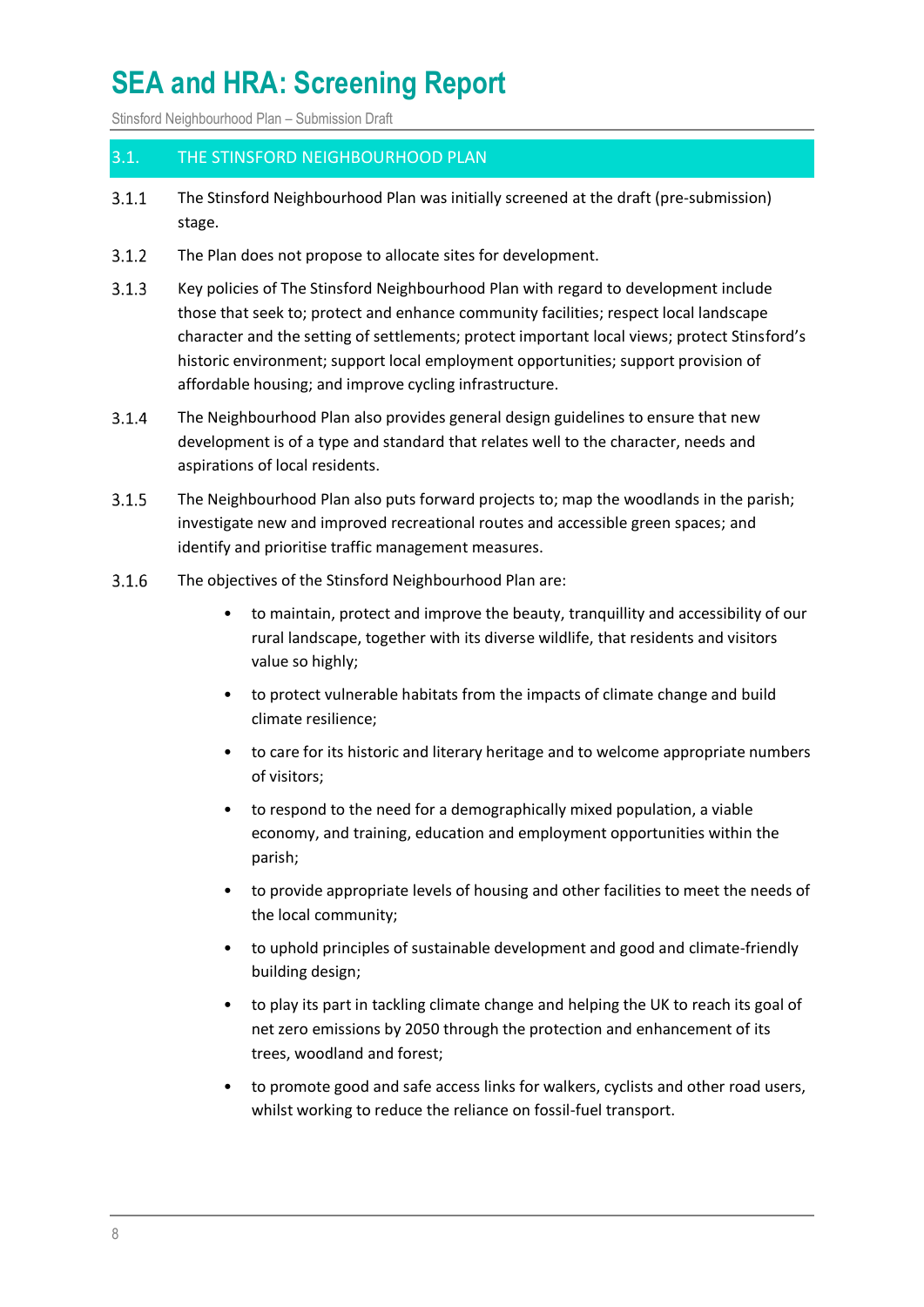Stinsford Neighbourhood Plan - Submission Draft

### <span id="page-10-0"></span>**4 Screening**

- $4.0.1$ This Chapter provides an account of the SEA screening exercise for the Stinsford Neighbourhood Plan.
- $4.0.2$ Regulation 9(1) of the Environmental Assessment of Plans and Programmes Regulations 2004 (as amended) sets out the types of plan and programme that require SEA.
- $4.0.3$ The SEA screening process is summarised in diagrammatic form in the flowchart shown in Figure 4.1. The screening for the Stinsford Neighbourhood Plan is highlighted in Figure 4.1 in orange and justification for the decisions made at each stage in the SEA screening process is given in Figure 4.2.

*Figure 4.1: A diagram summarising the SEA screening process with the SEA screening for the Stinsford Neighbourhood Plan outlined in orange.*

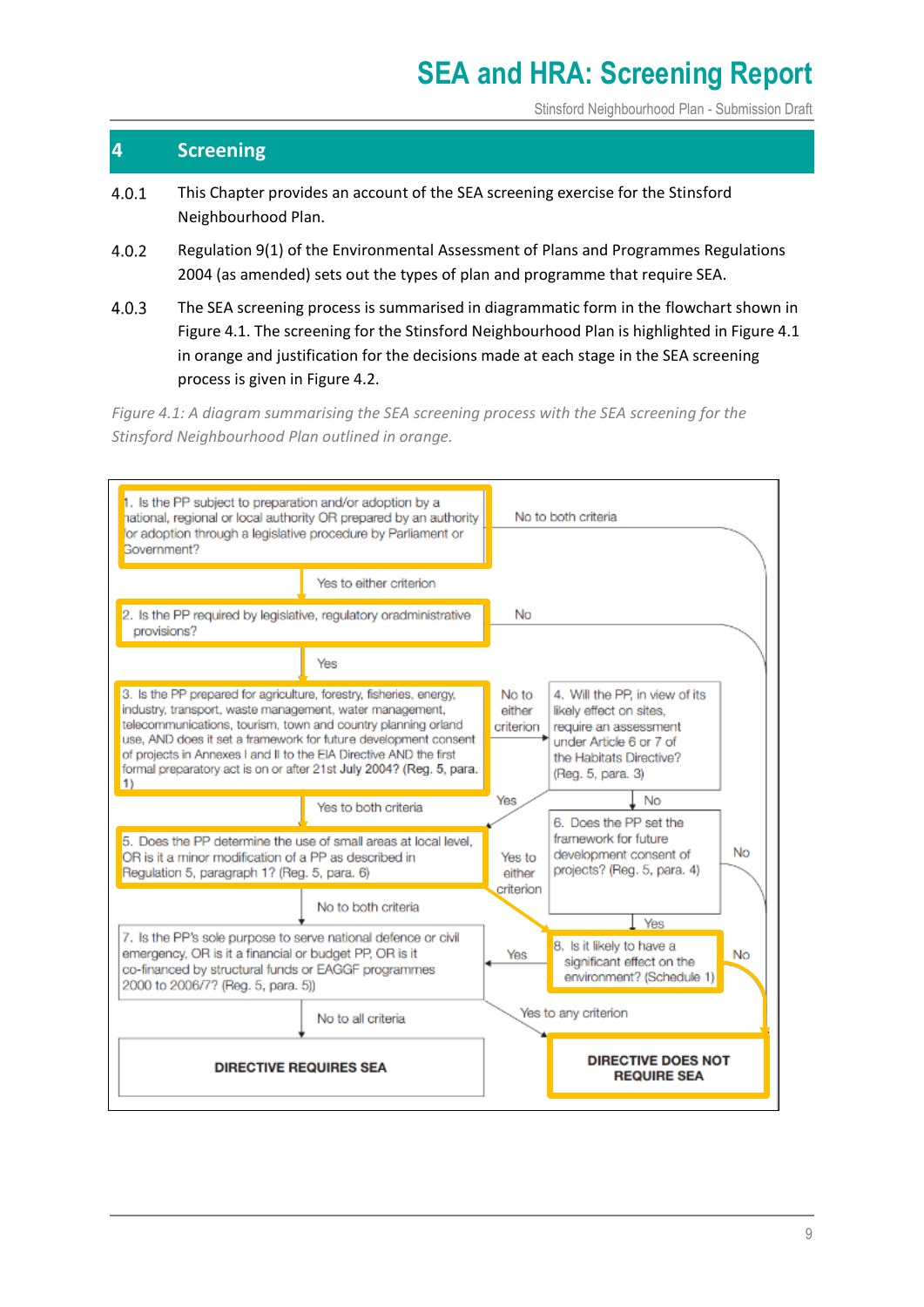Stinsford Neighbourhood Plan – Submission Draft

*Figure 4.2: a summary of the justification made for the decisions during the SEA screening for the Stinsford Neighbourhood Plan.*

| Question in SEA screening flow chart<br>(Figure 4.1) |                                                                                                                                                                                                                                                                                                                                                                                                                    | Response                                                                                                                                                                                                                                                                                                                                                                            |  |
|------------------------------------------------------|--------------------------------------------------------------------------------------------------------------------------------------------------------------------------------------------------------------------------------------------------------------------------------------------------------------------------------------------------------------------------------------------------------------------|-------------------------------------------------------------------------------------------------------------------------------------------------------------------------------------------------------------------------------------------------------------------------------------------------------------------------------------------------------------------------------------|--|
| 1.                                                   | Is the PP subject to preparation and/or<br>adoption by a national, regional or local<br>authority OR prepared by an authority for<br>adoption through a legislative procedure by<br>Parliament or Government?                                                                                                                                                                                                      | <b>YES</b><br>The<br>intention<br>for<br>the<br>Stinsford<br>is<br>Neighbourhood Plan to be adopted by Dorset<br>Council, a local authority, through a legislative<br>procedure provided for under the Town and<br>Country Planning Act 1990 as amended by the<br>Localism Act 2011.                                                                                                |  |
| 2.                                                   | Is the PP required by legislative, regulatory or<br>administrative provisions?                                                                                                                                                                                                                                                                                                                                     | <b>YES</b><br>Whilst the Neighbourhood Plan is not strictly a<br>requirement (as it is optional under the<br>provisions of the Town and Country Planning<br>Act), it will when 'made', form part of the<br>Development Plan for the area, and would be<br>a Statutory document, prepared in accordance<br>with the Neighbourhood Planning (General)<br>Regulations 2012 as amended. |  |
| 3.                                                   | Is the PP prepared for agriculture, forestry,<br>fisheries, energy, industry, transport, waste<br>management,<br>water<br>management,<br>telecommunications, tourism, town<br>and<br>country planning or land use, AND does it set<br>a framework for future development consent<br>of projects in Annexes I and II to the EIA<br>Directive AND the first formal preparatory act<br>is on or after 21st July 2004? | <b>YES</b><br>The Stinsford Neighbourhood Plan is a<br>document prepared for town and country<br>planning purposes and may indicate where<br>future development which falls under Annex II<br>of the EIA Directive which includes urban<br>development projects under paragraph 10(b)<br>takes place.                                                                               |  |
| 5.                                                   | Does the PP determine the use of small areas<br>at local level, OR is it a minor modification of a<br>PP as described in Regulation 5, paragraph 1?                                                                                                                                                                                                                                                                | <b>YES</b><br>The Stinsford Neighbourhood Plan determines<br>the use of small areas at a local level (used<br>alongside<br>the<br>adopted<br>Local<br>Plan).<br>Neighbourhood plans cannot contain strategic<br>policies or allocate the sites necessary to<br>deliver the strategic priorities of the area.                                                                        |  |
| 8.                                                   | Is it likely to have a significant effect on the<br>environment?                                                                                                                                                                                                                                                                                                                                                   | $NO$<br>Justification for this decision is given later in<br>this chapter.                                                                                                                                                                                                                                                                                                          |  |

### <span id="page-11-0"></span>4.1. IS THE PLAN LIKELY TO HAVE A SIGNIFICANT EFFECT ON THE ENVIRONMENT?

- $4.1.1$ The final question in the SEA screening process presented in Figures 4.1 and 4.2 for the Stinsford Neighbourhood Plan was question 8: Is it likely to have a significant effect on the environment?
- $4.1.2$ In order to answer this question, it is necessary to refer to Schedule 1 of The Environmental Assessment of Plans and Programmes Regulations, which sets out that the relevant criteria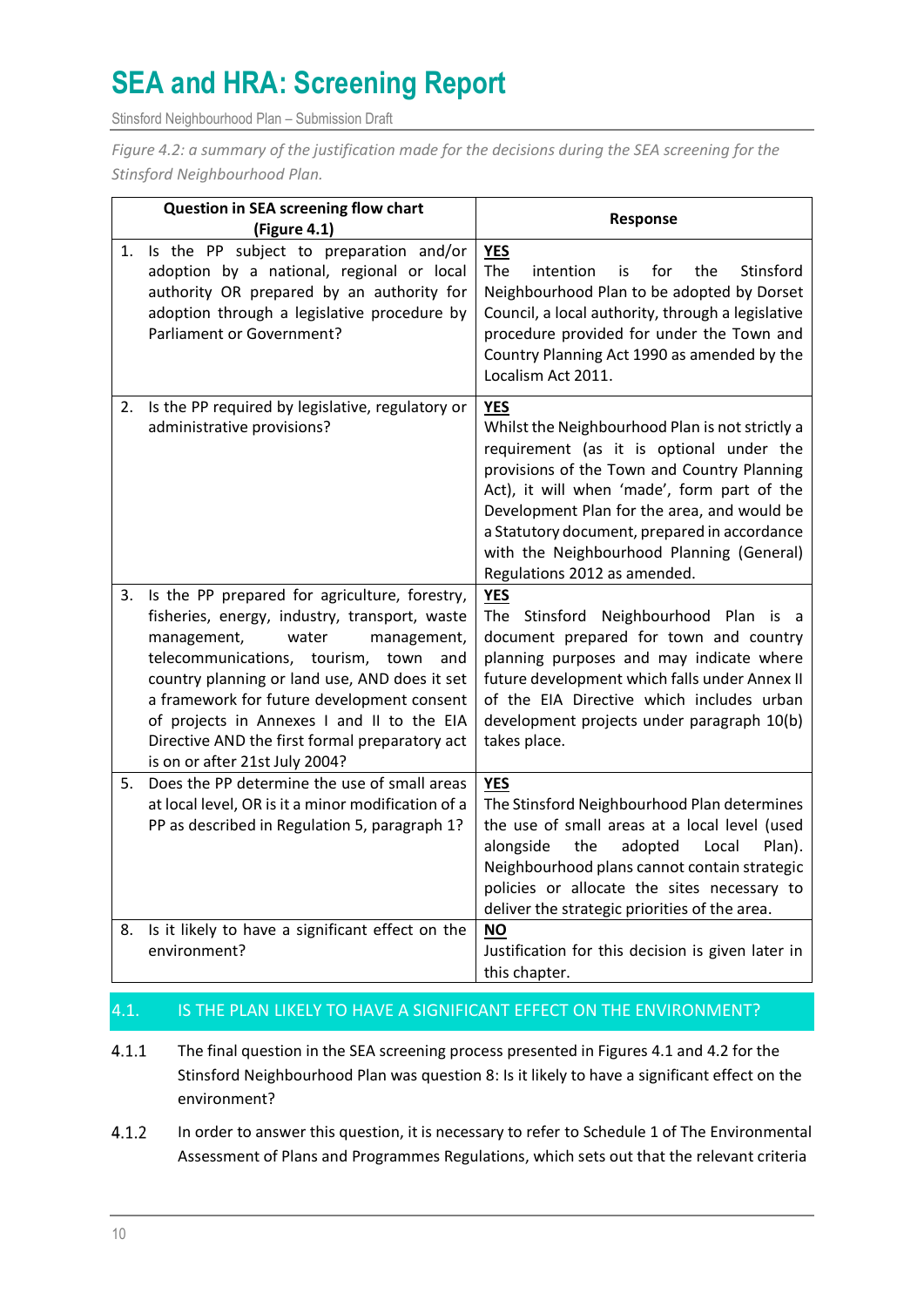to be taken into account when determining whether there are likely to be significant effects. Therefore, the criteria in Schedule 1 have been taken into consideration when determining whether the Stinsford Neighbourhood Plan requires SEA, as presented in Figure 4.3.

*Figure 4.3: The assessment of the likely significance of effects of the Stinsford Neighbourhood Plan (Taken from Annex II of the SEA Directive)*

| Criteria in Schedule 1 of<br><b>The Environmental</b><br><b>Assessment of Plans and</b><br><b>Programmes Regulations</b> |                                                                                                                                                                                                                              | Response                                                                                                                                                                                                                                                                                                                                                                                                                                                                                                                                                                               | Is there a<br>significant<br>effect? |
|--------------------------------------------------------------------------------------------------------------------------|------------------------------------------------------------------------------------------------------------------------------------------------------------------------------------------------------------------------------|----------------------------------------------------------------------------------------------------------------------------------------------------------------------------------------------------------------------------------------------------------------------------------------------------------------------------------------------------------------------------------------------------------------------------------------------------------------------------------------------------------------------------------------------------------------------------------------|--------------------------------------|
| (1)                                                                                                                      |                                                                                                                                                                                                                              | Characteristics of the plan and programmes, having regard, in particular, to:                                                                                                                                                                                                                                                                                                                                                                                                                                                                                                          |                                      |
| a)                                                                                                                       | The degree to which the<br>plan or programme sets<br>a framework for<br>projects and other<br>activities, either with<br>regard to the location,<br>nature, size, and<br>operating conditions or<br>by allocating resources. | The framework for development projects within the<br>Stinsford Neighbourhood Plan area is currently set<br>by the West Dorset, Weymouth & Portland Local<br>Plan ('Local Plan'), which provides the overarching<br>policy for the location, size and nature of<br>development projects in this area. The emerging<br>Dorset Council Local Plan is currently in preparation<br>and will in future set the framework for future<br>development. The Neighbourhood Plan does not<br>propose to allocate further housing or employment<br>development than that defined in the Local Plan. | No                                   |
| b)                                                                                                                       | The degree to which the<br>plan or programme<br>influences other plans<br>or programmes<br>including those in a<br>hierarchy.                                                                                                | The Stinsford Neighbourhood Plan will be adopted<br>alongside its parent document, the Local Plan. It will<br>expand upon the existing policies in the Local Plan<br>and provide supplementary information on a local<br>scale rather than influencing the strategic content of<br>the Local Plan.                                                                                                                                                                                                                                                                                     | No                                   |
| c)                                                                                                                       | The relevance of the<br>plan or programme for<br>the integration of<br>environmental<br>considerations in<br>particular with a view to<br>promoting sustainable<br>development.                                              | Any development which comes forward through the<br>Stinsford Neighbourhood Plan will be subject to the<br>environmental considerations of the Local Plan. The<br>aim of both plans is to achieve sustainable<br>development.                                                                                                                                                                                                                                                                                                                                                           | No                                   |
| d)                                                                                                                       | Environmental problems<br>relevant to the plan or<br>programme.                                                                                                                                                              | The environmental problems within the Stinsford<br>Neighbourhood Plan area are not considered<br>exclusive to the area and are similar to those<br>considered and addressed in the Local Plan.                                                                                                                                                                                                                                                                                                                                                                                         | No                                   |
| e)                                                                                                                       | The relevance of the<br>plan or programme for<br>the implementation of                                                                                                                                                       | The implementation of community legislation is<br>unlikely to be significantly compromised by the<br>Stinsford Neighbourhood Plan.                                                                                                                                                                                                                                                                                                                                                                                                                                                     | No                                   |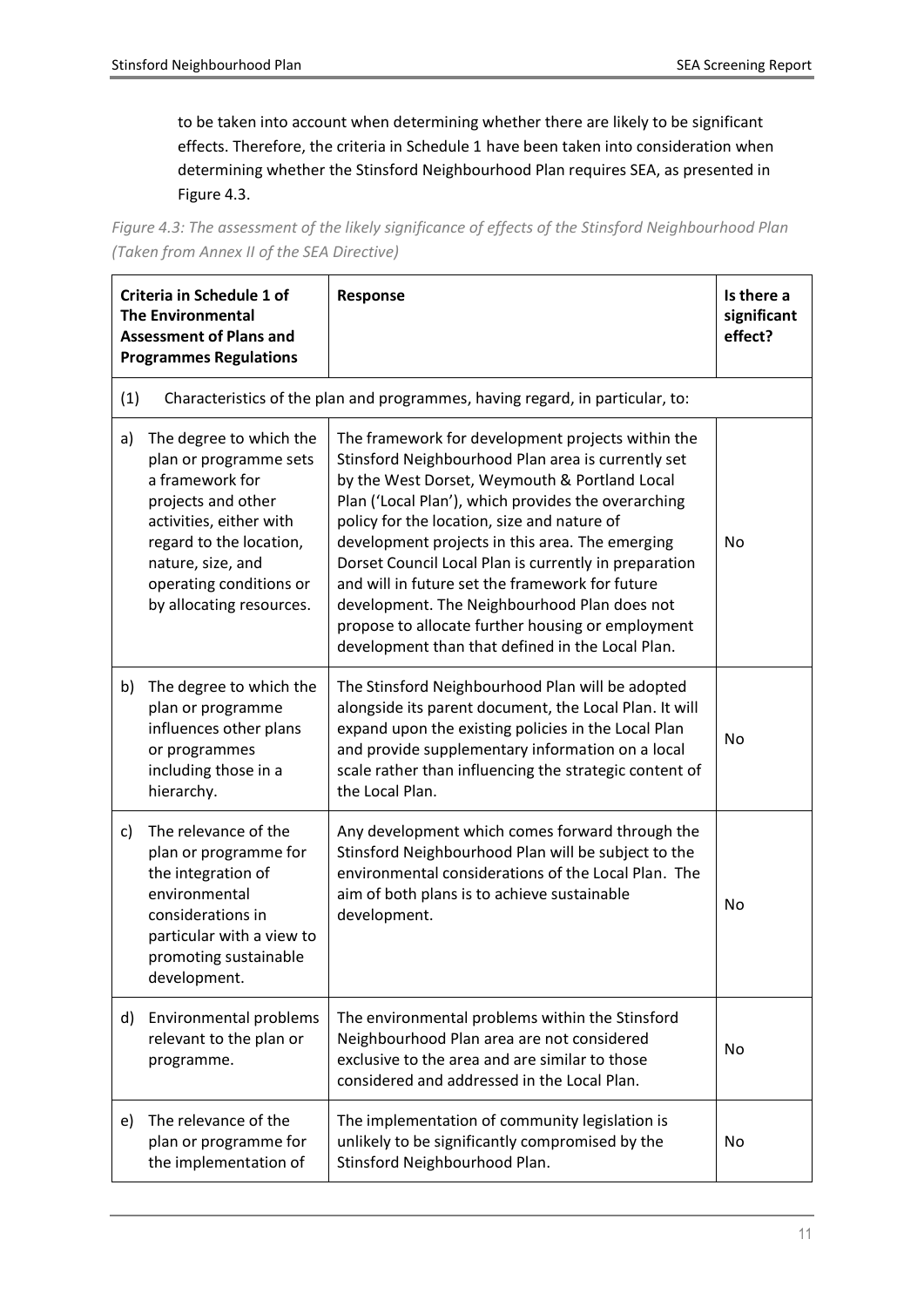Stinsford Neighbourhood Plan – Submission Draft

|     | community legislation<br>on the environment (e.g<br>plans and programmes<br>linked to waste<br>management or water<br>protection). |                                                                                                                                                                                                                                                                                                                                                                                                                                                                                                                                                                                                                            |    |
|-----|------------------------------------------------------------------------------------------------------------------------------------|----------------------------------------------------------------------------------------------------------------------------------------------------------------------------------------------------------------------------------------------------------------------------------------------------------------------------------------------------------------------------------------------------------------------------------------------------------------------------------------------------------------------------------------------------------------------------------------------------------------------------|----|
| (2) | particular, to:                                                                                                                    | Characteristics of the effects and of the area likely to be affected, having regard, in                                                                                                                                                                                                                                                                                                                                                                                                                                                                                                                                    |    |
| a)  | The probability,<br>duration, frequency,<br>and reversibility of the<br>effects.                                                   | It is anticipated that the plan period will be until<br>2036. Whilst some effects of the plan may be<br>irreversible, it is not considered probable that<br>significant effects will occur since the plan will not<br>allocate any sites for development.                                                                                                                                                                                                                                                                                                                                                                  | No |
| b)  | The cumulative nature<br>of the effects.                                                                                           | The Stinsford Neighbourhood Plan area is located<br>adjacent and to the south of the Puddletown<br>Neighbourhood Plan area. The Puddletown<br>Neighbourhood Plan sets a housing target based on<br>7 dwellings per year. For the 12-year period of the<br>Plan, from April 2019 - March 2031, this equates to<br>84 new dwellings in total.                                                                                                                                                                                                                                                                                |    |
|     |                                                                                                                                    | The Piddle Valley Neighbourhood Plan area lies<br>approximately 650m to the north of the Stinsford<br>Neighbourhood Plan area. On 10 <sup>th</sup> May 2018, West<br>Dorset District Council took the decision to make the<br>Piddle Valley Neighbourhood Plan (as modified in<br>accordance with the Examiner's recommendations)<br>part of the development plan for the Piddle Valley<br>Neighbourhood Area. The Piddle Valley<br>Neighbourhood Plan allocates two sites for housing,<br>which in total would result in fewer than 50<br>additional dwellings coming forward, as well as a<br>large site for employment. | No |
|     |                                                                                                                                    | In addition to the neighbourhood plans in the<br>surrounding areas, consideration must be given to<br>other proposed development which may result in<br>cumulative impacts, for example through the West<br>Dorset, Weymouth & Portland Local Plan (and<br>subsequent Local Plan Review) and planning<br>permissions.                                                                                                                                                                                                                                                                                                      |    |
|     |                                                                                                                                    | During 2018 the West Dorset and Weymouth Local<br>Plan Review 'preferred options' were published, and<br>this included Policy DOR15, proposing a significant<br>expansion north of Dorchester, in Stinsford parish.<br>The allocation provides 3,500 homes as well as<br>employment land, a local centre and a range of                                                                                                                                                                                                                                                                                                    |    |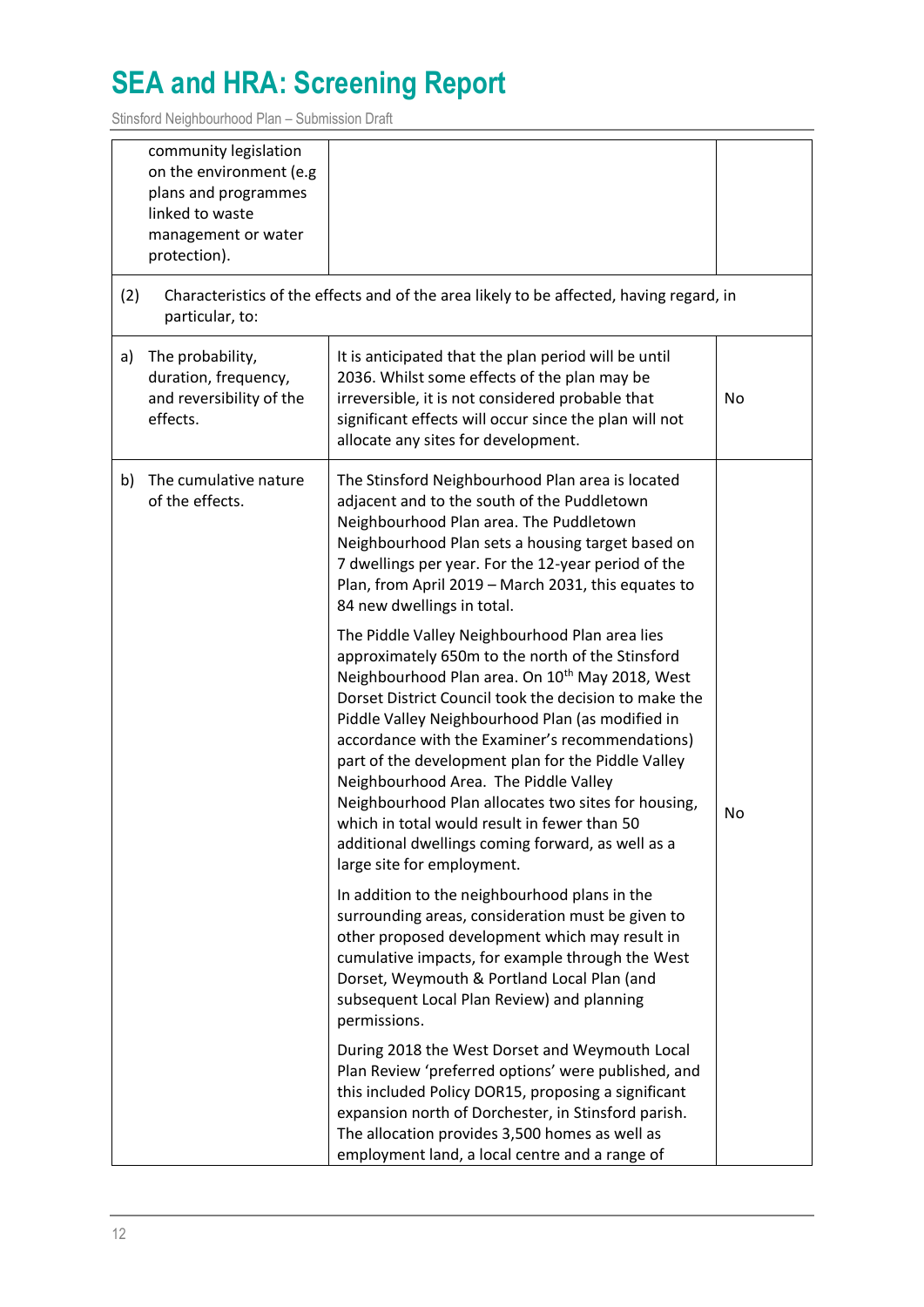|    |                                                                                                                                      | community facilities such as schools and healthcare.<br>This has been carried through to the draft Dorset<br>Council Local Plan, which is currently at the options<br>consultation stage.<br>Whilst there is a significant amount of development<br>coming forward in Stinsford through the Local Plan<br>and planning permissions, the neighbourhood plan<br>will not allocate sites for development and is in<br>advance of any decision on the expansion of North<br>Dorchester, which itself will be subject to an SEA as<br>part of the Local Plan process. Therefore, the<br>Stinsford Neighbourhood Plan is considered unlikely<br>to result in significant environmental effects when |    |
|----|--------------------------------------------------------------------------------------------------------------------------------------|-----------------------------------------------------------------------------------------------------------------------------------------------------------------------------------------------------------------------------------------------------------------------------------------------------------------------------------------------------------------------------------------------------------------------------------------------------------------------------------------------------------------------------------------------------------------------------------------------------------------------------------------------------------------------------------------------|----|
|    |                                                                                                                                      | considered cumulatively.                                                                                                                                                                                                                                                                                                                                                                                                                                                                                                                                                                                                                                                                      |    |
| c) | The transboundary<br>nature of the effects.                                                                                          | The Stinsford Neighbourhood Plan is unlikely to have<br>significant transboundary effects beyond the area of<br>the Neighbourhood Plan due to the nature and scale<br>of the proposals.                                                                                                                                                                                                                                                                                                                                                                                                                                                                                                       | No |
| d) | The risks to human<br>health or the<br>environment (e.g due to<br>accidents).                                                        | The Stinsford Neighbourhood Plan is unlikely to<br>introduce significant risks to human health and the<br>environment, for example due to accidents, in light<br>of the scale and type of development.                                                                                                                                                                                                                                                                                                                                                                                                                                                                                        | No |
| e) | The magnitude and<br>spatial extent of the<br>effects (geographical<br>area and size of the<br>population likely to be<br>affected). | The Stinsford Neighbourhood Plan area occupies<br>approximately 13.2km <sup>2</sup> and holds a population of<br>321 people <sup>2</sup> . The spatial extent of the Stinsford<br>Neighbourhood Plan area and the magnitude of the<br>population affected are not considered of a<br>significant scale for the purposes of SEA.                                                                                                                                                                                                                                                                                                                                                               | No |
| f) | The value and<br>vulnerability of the area<br>likely to be affected due<br>to:                                                       | The Stinsford Neighbourhood Plan area and its<br>surrounding areas contain environmental<br>designations of European and international value,<br>reflecting the special natural characteristics and rich<br>cultural heritage of this location.                                                                                                                                                                                                                                                                                                                                                                                                                                               |    |
|    | Special natural<br>i)<br>characteristics or<br>cultural heritage                                                                     | European Wildlife sites within 5km of the Plan area<br>include the furthest west extent of the Dorset<br>Heathlands sites, at Warmwell Heath. The Dorset<br>Heathlands sites are unlikely to be vulnerable due to<br>their distance from the plan area and because the<br>plan will not allocate any sites for development.                                                                                                                                                                                                                                                                                                                                                                   | No |
|    |                                                                                                                                      | The special natural characteristics of the plan area<br>include the River Frome SSSI. According to<br>monitoring undertaken by Natural England, the SSSI                                                                                                                                                                                                                                                                                                                                                                                                                                                                                                                                      |    |

<sup>2</sup> According to 2017 mid-year estimates provided by the Office for National Statistics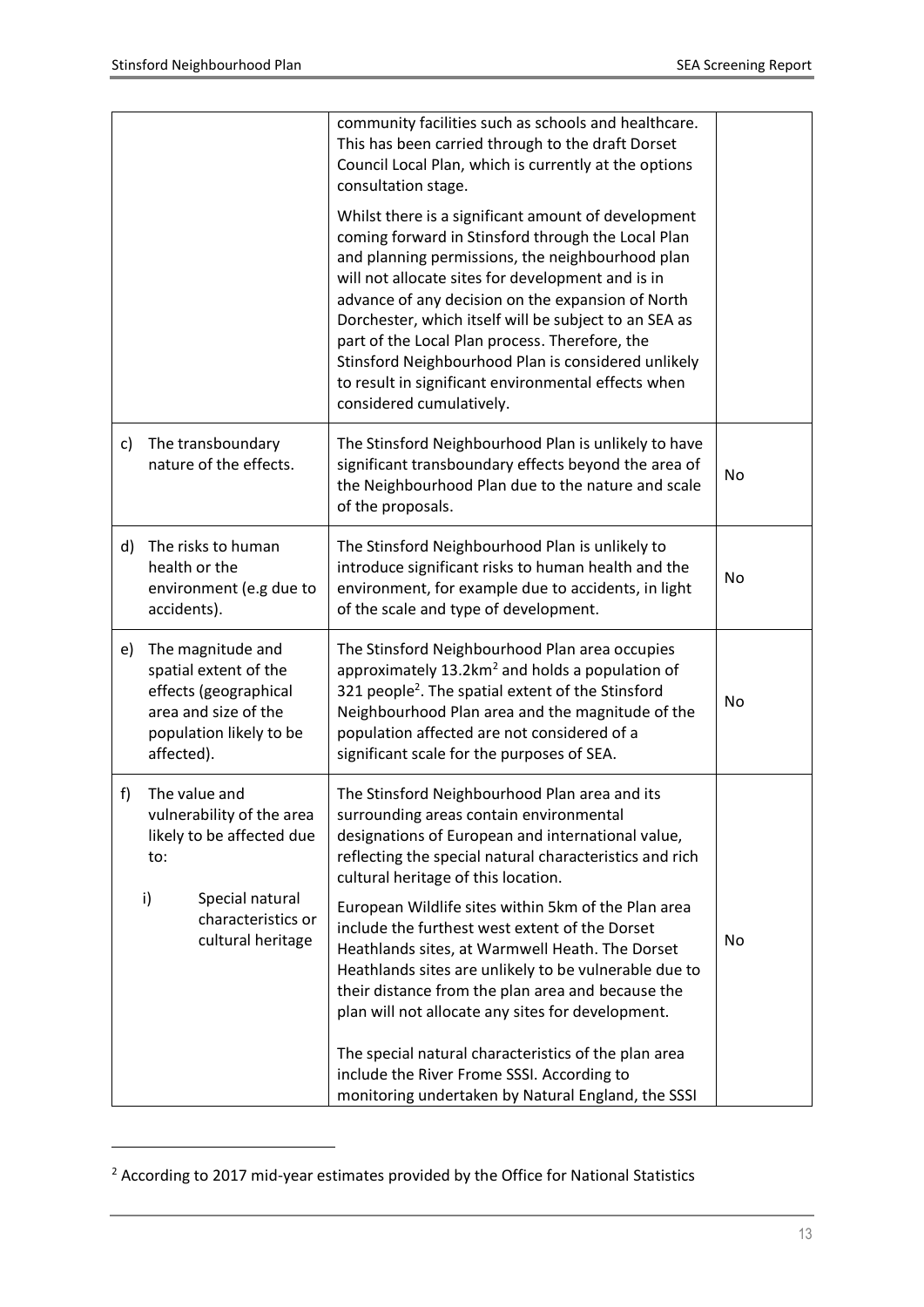Stinsford Neighbourhood Plan – Submission Draft

|                                                                                                                                         | is 58.74% in an 'unfavourable' condition, with 8.2%<br>of the SSSI area declining into an even poorer<br>condition. The River Frome is vulnerable to diffuse<br>nutrient inputs from a range of sources including<br>agriculture, urban development and vehicle<br>emissions. Given that the Neighbourhood Plan does<br>not propose to allocate further housing or<br>employment development, nor does it include<br>policies for the intensification of land use, no<br>significant impacts are considered likely.                                                            |    |
|-----------------------------------------------------------------------------------------------------------------------------------------|--------------------------------------------------------------------------------------------------------------------------------------------------------------------------------------------------------------------------------------------------------------------------------------------------------------------------------------------------------------------------------------------------------------------------------------------------------------------------------------------------------------------------------------------------------------------------------|----|
|                                                                                                                                         | The plan area also includes Thorncombe Wood SNCI,<br>which is of local importance to wildlife and are<br>therefore less sensitive than the European and<br>National wildlife designation.                                                                                                                                                                                                                                                                                                                                                                                      |    |
|                                                                                                                                         | The Stinsford Neighbourhood Plan area lies entirely<br>outside of the Dorset Area of Outstanding Natural<br>Beauty, an area of national importance for<br>landscape. Whilst the setting of the Dorset AONB<br>designation should be considered, the<br>Neighbourhood Plan does not propose to allocate<br>further housing or employment development, no<br>significant impacts are considered likely.                                                                                                                                                                          |    |
| ii)<br>Exceeded<br>environmental<br>quality standards<br>or limit values                                                                | The Council's air quality monitoring regime has not<br>previously identified any exceedances in air quality<br>standards in the Stinsford Neighbourhood Plan area.<br>An Air Quality Management Area (AQMA) is present<br>on High East Street, Dorchester, due to high levels of<br>nitrogen dioxide in that location. However, the<br>Neighbourhood Plan does no seek to allocate any<br>development, and therefore is unlikely to result in a<br>significant increase in airborne contaminants. As<br>such an exceedance in air quality standards is<br>considered unlikely. | No |
| Intensive land-<br>iii)<br>use                                                                                                          | The Stinsford Neighbourhood Plan is unlikely to bring<br>forward development of an extent which would<br>result in a significant intensification of land use,<br>considering the scale of the development likely to<br>come forward through the plan.                                                                                                                                                                                                                                                                                                                          | No |
| The effects on areas or<br>g)<br>landscapes which have a<br>recognised national,<br>Community or<br>international protection<br>status. | The environmental designations within the Stinsford<br>Neighbourhood Plan area and its surrounding areas<br>of national, community or international protection<br>status (see Chapter 3 for further details) include:<br>Dorset Area of Outstanding Natural Beauty<br>$\bullet$<br>(AONB);                                                                                                                                                                                                                                                                                     | No |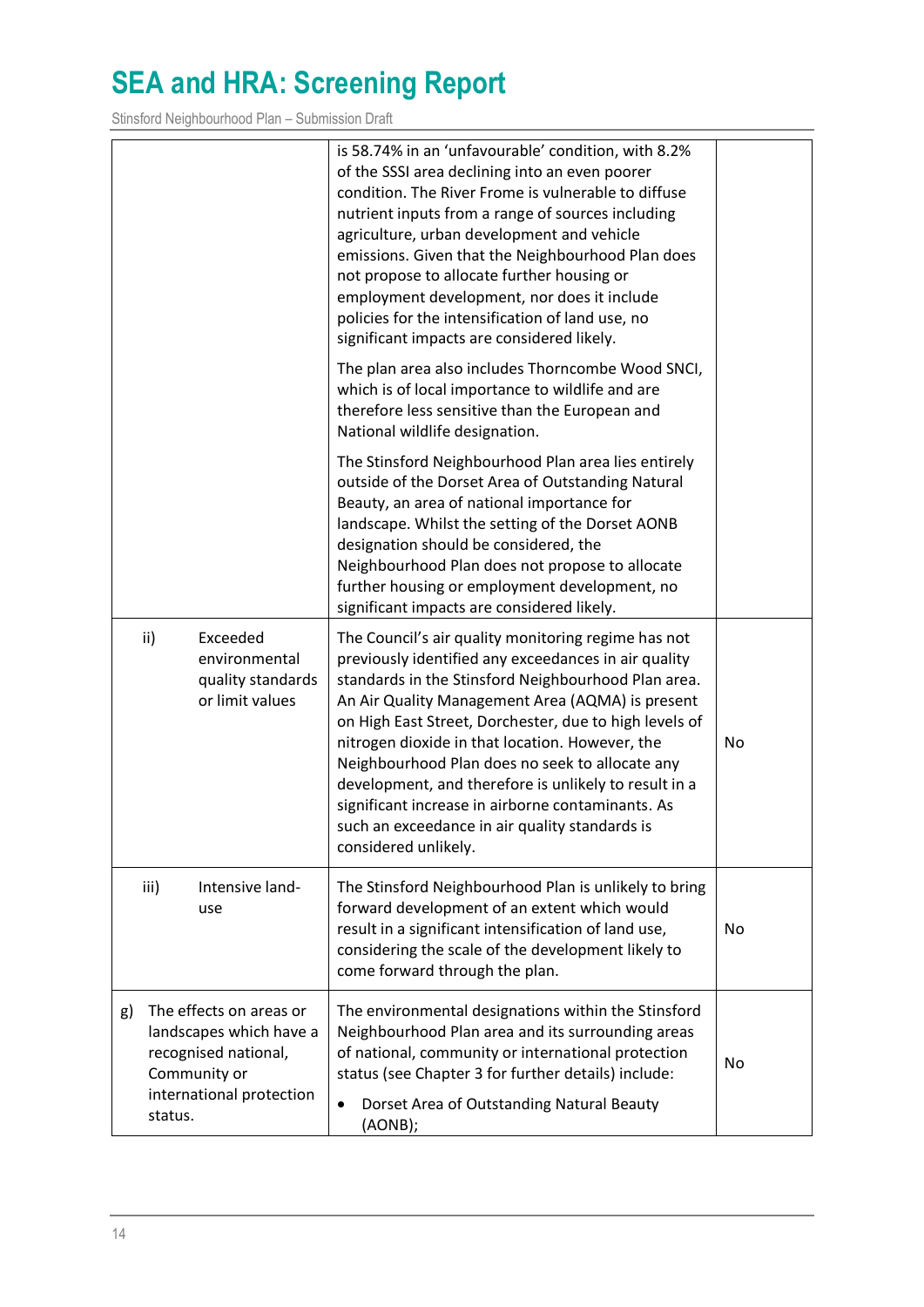| European wildlife designations (Special Area of<br>٠<br>Conservation under the Habitats Directive,<br>Special Protection Area under the Birds Directive)<br>International wildlife designation (Ramsar as a<br>$\bullet$<br>wetland of International importance);<br>Site of Special Scientific Interest;<br>$\bullet$<br><b>Conservation Areas;</b><br>Listed Buildings (including Grade II and Grade II*<br>٠<br>Listed Buildings);                                                                                                                                                                                                                                                                                                                                                                                                                                                                                                                                                                                                                                                                                                                                                                                                                                   |  |
|-------------------------------------------------------------------------------------------------------------------------------------------------------------------------------------------------------------------------------------------------------------------------------------------------------------------------------------------------------------------------------------------------------------------------------------------------------------------------------------------------------------------------------------------------------------------------------------------------------------------------------------------------------------------------------------------------------------------------------------------------------------------------------------------------------------------------------------------------------------------------------------------------------------------------------------------------------------------------------------------------------------------------------------------------------------------------------------------------------------------------------------------------------------------------------------------------------------------------------------------------------------------------|--|
| The Dorset AONB, which recognises the national<br>importance of the landscape in this area, lies just<br>beyond the boundary of the Stinsford<br>Neighbourhood Plan area, to the north and south.<br>The Stinsford Neighbourhood Plan does not propose<br>to allocate further housing or employment<br>development. Significant adverse impacts upon the<br>Dorset AONB are therefore considered unlikely. In<br>addition, the plan includes the policy objective "to<br>maintain, protect and improve the beauty,<br>tranquillity and accessibility of our rural landscape",<br>as well as Policy SNP2 - Local Landscape Character<br>which states that "Development will respect and<br>where possible enhance the rural character of the<br>local landscape." Furthermore, the protection<br>provided by policy ENV1 (i) of the Local Plan will<br>prevent development which results in harm to the<br>character of the Dorset AONB.                                                                                                                                                                                                                                                                                                                                 |  |
| There are designated areas of wildlife importance on<br>a local, national and European level within the<br>Stinsford Neighbourhood Plan area and its<br>surroundings. European Wildlife sites within 5km of<br>the Plan area include the furthest west extent of the<br>Dorset Heathlands sites, at Warmwell heath. The<br>Dorset Heathlands sites are unlikely to be vulnerable<br>to due to their distance from the plan area and<br>because the plan will not allocate any sites for<br>development. The River Frome SSSI, which lies within<br>the Neighbourhood Plan boundary, is vulnerable to<br>diffuse nutrient inputs from a range of sources<br>including agriculture, urban development and vehicle<br>emissions. Thorncombe wood SNCI is also with the<br>plan boundary is of local importance to wildlife.<br>Given that the Neighbourhood Plan does not<br>propose to allocate further housing or employment<br>development, nor does it include policies for the<br>intensification of land use, no significant impacts are<br>considered likely on these sites. Furthermore, the<br>Stinsford Neighbourhood Plan will be in general<br>conformity with policy ENV 2 of the Local Plan, which<br>prevents significant harm to wildlife designations. In |  |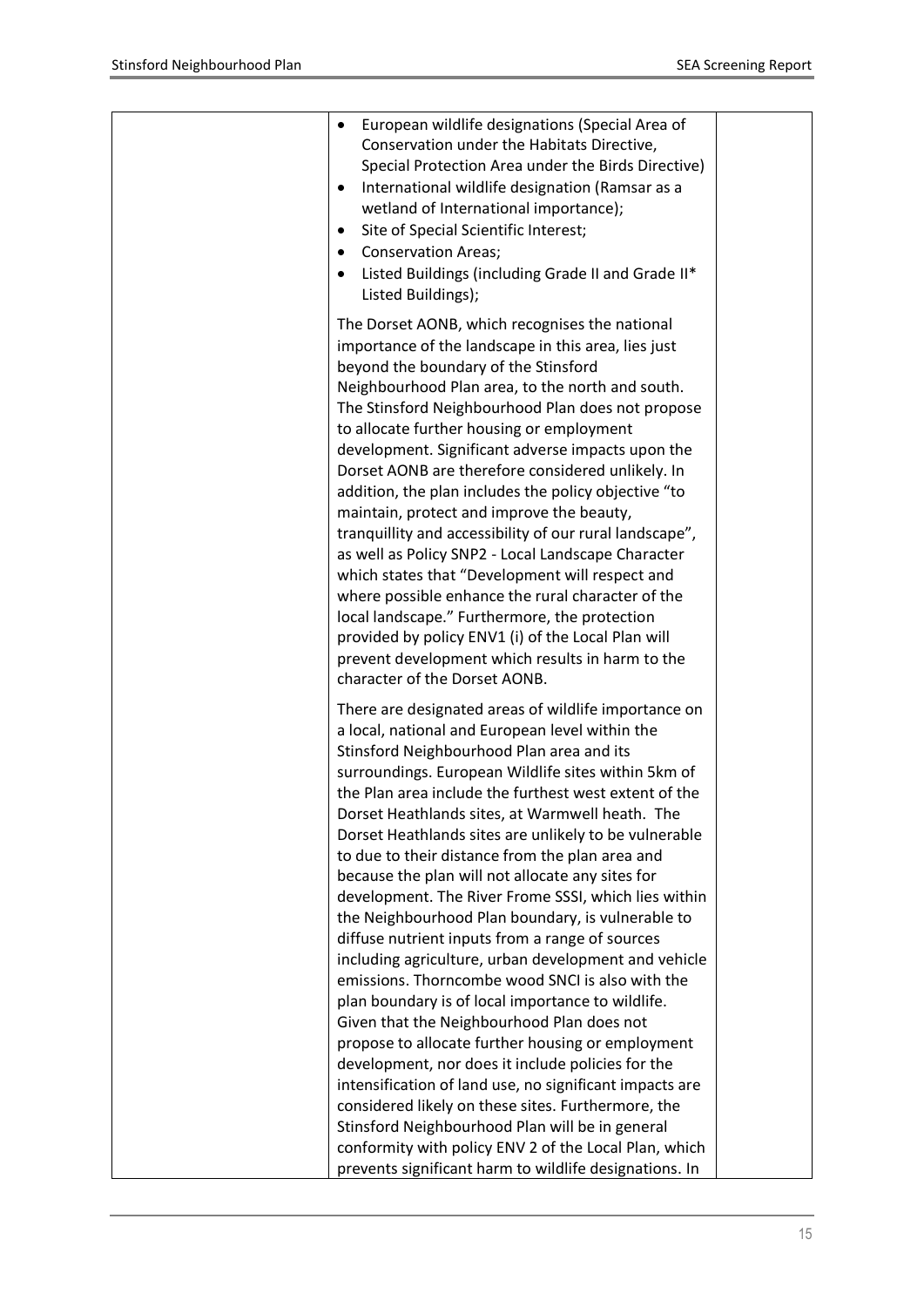Stinsford Neighbourhood Plan – Submission Draft

| addition, although the Poole Harbour wildlife sites lie   |  |
|-----------------------------------------------------------|--|
| further than 5km away, the Neighbourhood Plan             |  |
| Area lies within the Poole Harbour hydrological           |  |
| catchment. However, as the Plan does not propose          |  |
| to allocate further housing or employment                 |  |
| development it will not result in an additional           |  |
| nutrients entering the harbour, and therefore no          |  |
| significant effect is anticipated to these sites.         |  |
| The heritage designations within the plan area            |  |
| include two Conservation Areas: the Higher Kingston       |  |
| Conservation Area in the north of the parish, and the     |  |
| Stinsford Conservation Area in the south. The             |  |
| Stinsford Neighbourhood Plan area contains 38             |  |
| Listed Buildings, including the Grade II Listed           |  |
| Buildings of Hardy's Cottage, in Higher                   |  |
| Bockhampton, and Kingston House in Kinston                |  |
| Maurward. There are also three Grade I Listed             |  |
| Buildings within the Plan area including The Old          |  |
| Manor House and Kingston Maurward House and the           |  |
| Church of St Michael in Stinsford. In addition, the       |  |
| parkland around Kingston Maurward is of national          |  |
|                                                           |  |
| importance. The neighbourhood plan will have the          |  |
| following policy objective: "to care for its historic and |  |
| literary heritage" as well as Policy SNP7 - Protecting    |  |
| Stinsford's Historic Environment and Policy SNP8 -        |  |
| Positively managing the Thomas Hardy connection.          |  |
| Furthermore, the Neighbourhood Plan does not              |  |
| propose to allocate further housing or employment         |  |
| development, therefore no significant impacts upon        |  |
| heritage assets are considered likely.                    |  |

### <span id="page-17-0"></span>**5 Consultation**

- The draft screening opinion was subject to consultation alongside the pre-submission  $5.0.1$ version of the Neighbourhood Plan. The consultation ran from Monday 15<sup>th</sup> March through to Tuesday 27<sup>th</sup> April 2021.
- $5.0.2$ The purpose of this consultation was to seek affirmation from the statutory environmental consultees on the conclusion that the full SEA and HRA AA process is not necessary to support the production of the Stinsford Neighbourhood Plan. The responses received are set out below.

#### <span id="page-17-1"></span>5.1. ENVIRONMENT AGENCY (MATTHEW PEARCE, PLANNING ADVISOR, 27/04/21)

We have identified environmental constraints within your plan area however minimal growth is proposed with no specific allocations being promoted as part of the plans, therefore we have no detailed comments to make at this stage.